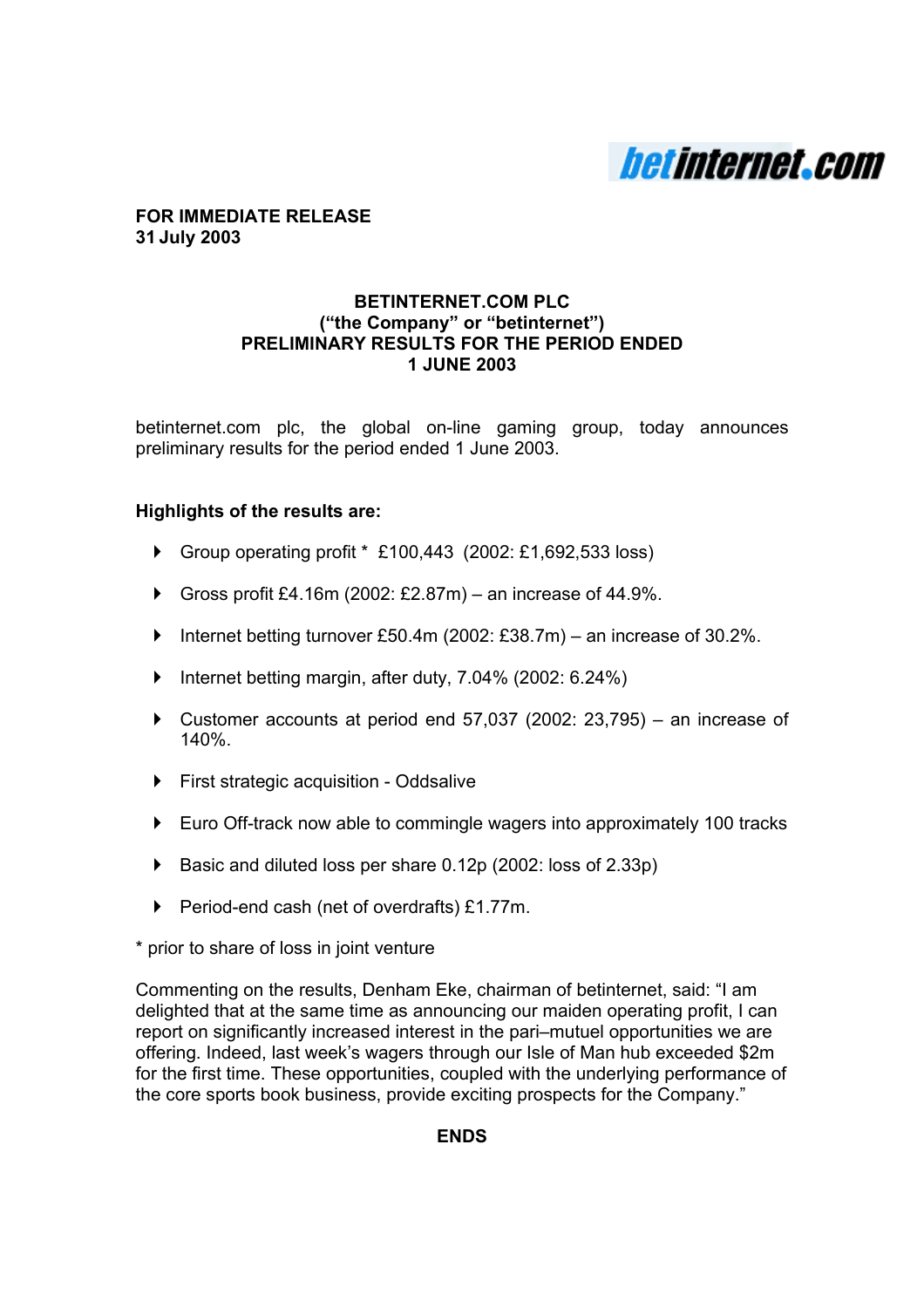## **For further information:**

**betinternet.com plc** Tel: 01624 629 699 Paul Doona, Managing Director **Mob: 07624 450 024** 

Robin Hepburn/Sorrel Davies

**Waughton Tel: 020 7796 9999** 

## **Notes to editors:**

The following are attached:

- $\triangleright$  Chairman's statement
- ▶ Operating Review
- ▶ Consolidated Profit & Loss Accounts
- ▶ Consolidated Balance Sheets
- ▶ Consolidated Cash Flow Statements
- $\triangleright$  Notes to the Accounts

N.B. Pari-mutuel (or 'tote' wagering) refers to wagering into a 'pool' where dividends are paid to winners and the operator retains a percentage of the 'pool'.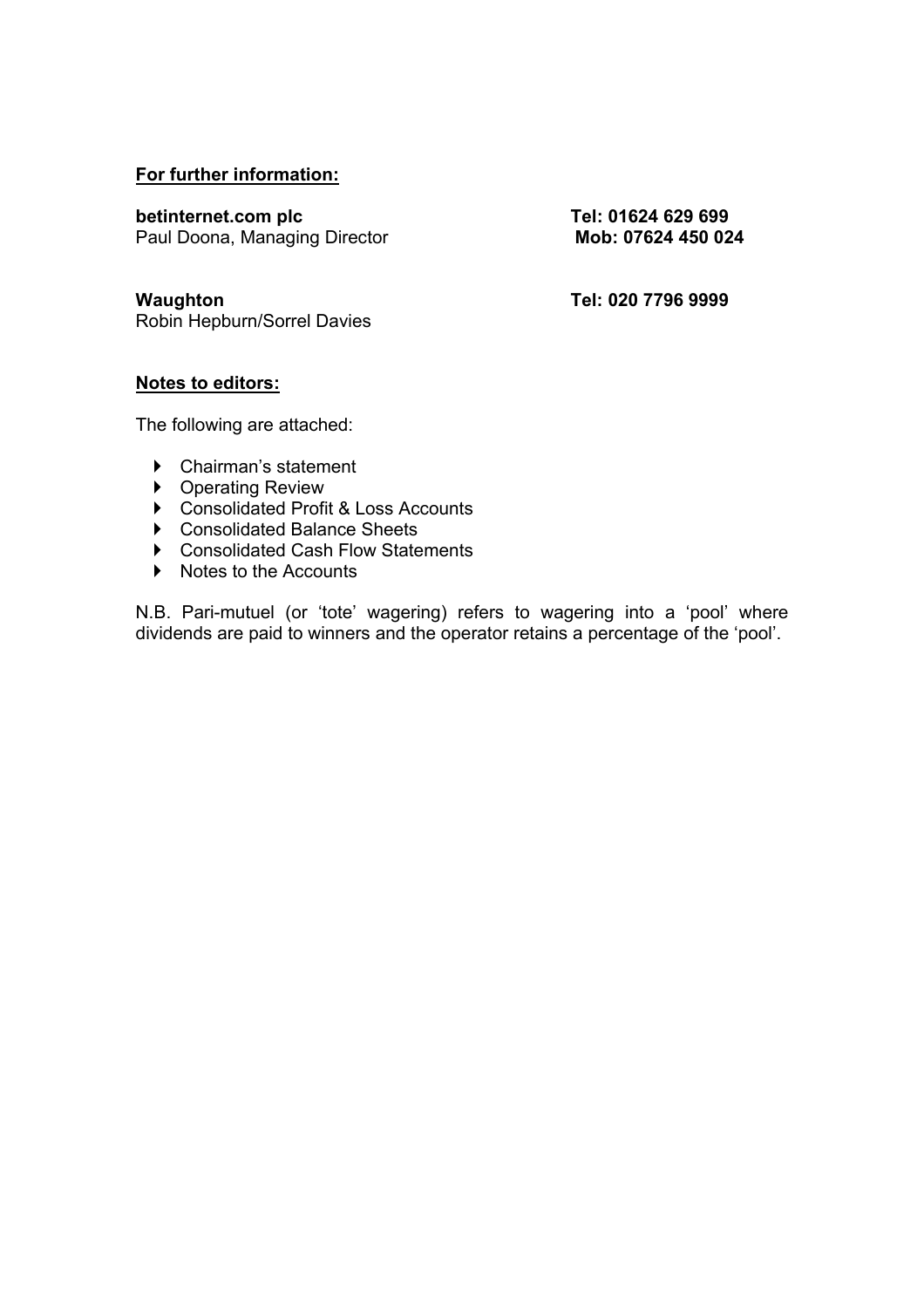## **Chairman's Statement**

#### Introduction

In my first statement as Chairman I am pleased to be able to report a period of substantial progress towards creating a profitable internet business with a stable income base. We continue to seek opportunities to strengthen our position in the global online gaming market and the acquisition of Oddsalive in April 2003 was a first step towards this.

## Overview of results

In the year to 1 June 2003, all of our key performance indicators were positive and the Board is delighted to report that the Company has achieved its maiden operating profit.

Turnover has increased 9.6% to £58.1m, (2002: £53.0m) although this masks a 30.3% (or £11.7m) rise in the turnover of our internet business.

The planned migration of business away from our telephone betting operation, which we started two years ago, has continued, and turnover in this area was reduced by 52% to £6.7m (2002: £14.0m).

Overall our margins have increased strongly from 5.45% to 7.29% and at the operational level we generated a maiden profit of £100,443, although after taking account of the group's share of loss in the Euro Off-track joint venture and interest, there was a loss of £130,555 (2002: loss of £1.98m). The basic and diluted loss per share was 0**.**12p (2002: loss of 2.33p).

The Directors do not recommend the payment of a dividend.

## **Strategy**

The Board's previously stated strategy of growing the business in the global internet and pari-mutuel gaming markets continues. We continue to seek acquisitions that will give the company a broader geographical reach. The acquisition of Oddsalive in April 2003, with its strong presence in the Scandinavian market, is a good example.

We also expect that following duty changes on the Isle of Man which will come into effect from 1 September 2003, we will be able to advertise the betinternet product range inside the UK from the autumn of 2003. The Board is excited at the prospect of being able to actively participate in one of the largest gaming markets in the world.

In addition to seeking acquisition opportunities and new markets, we also continue to hunt for innovative and stimulating new wagering opportunities, some of which are described in the Operational and Financial Review which follows.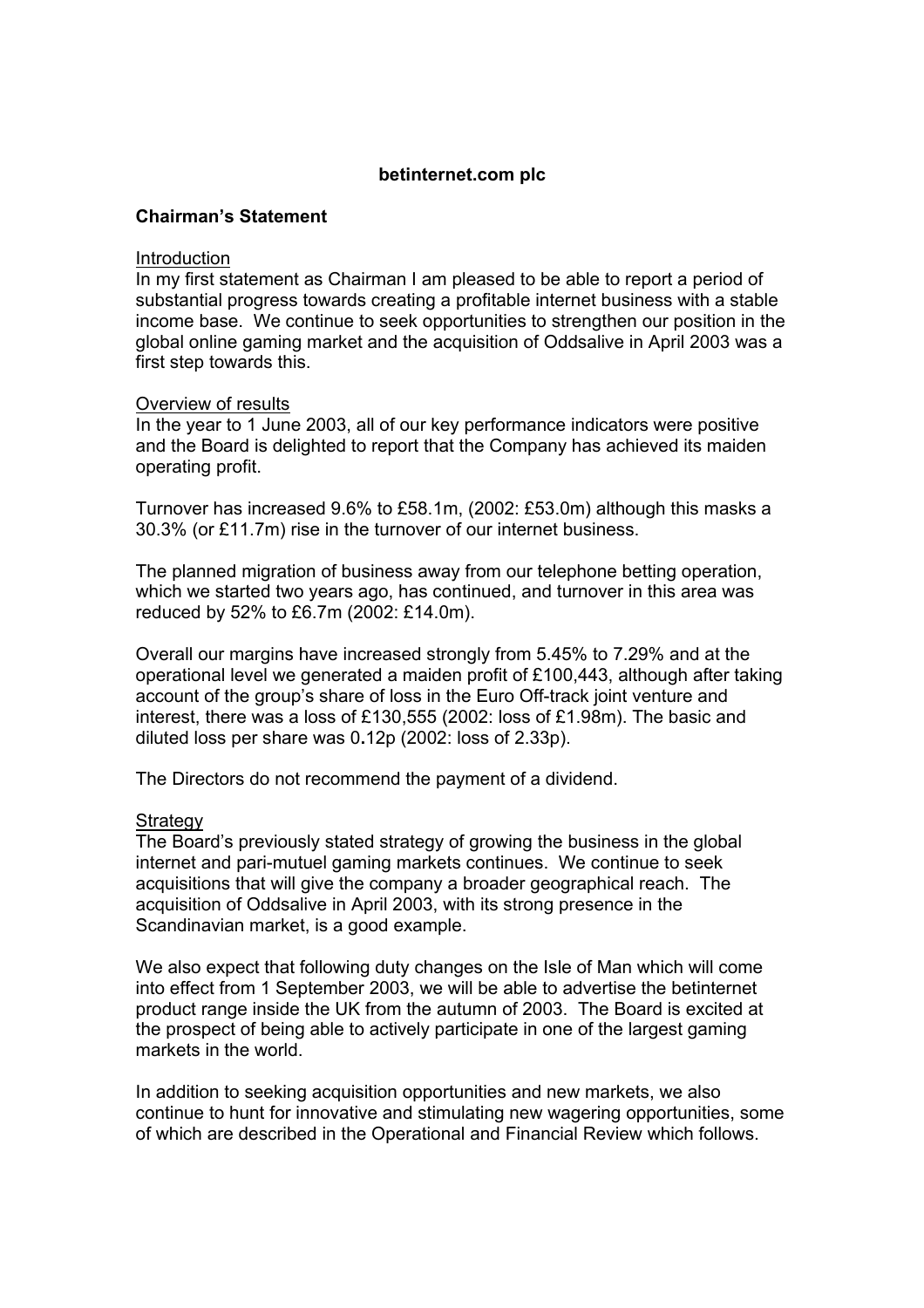In this way we seek to enhance the gaming experience of our existing customers and attract new customers.

#### **Requlation**

Whilst betinternet benefits from its location and regulation in the Isle of Man, a regulatory system that recognises the legitimacy of the internet as a business channel, current regulation of online gaming services by many other governments around the world is very confused.

Recent moves against the global gaming service providers have been unhelpful and seem to come from diverse motivations. As a matter of good practice, we are constantly reviewing our payment systems, and we undertake detailed discussions with credit card providers, to minimise the opportunity for money laundering through the online gaming channel.

#### Board changes

In February, the Company announced the resignation of Vincent Caldwell as Managing Director. Whilst the Board acknowledged the significant contribution made by Vincent, it also recognised that the Company had reached a size and diversity of operation which required a different management style, if it was to successfully take the business to the next level.

To facilitate the necessary change of management Jim Mellon assumed the Chairmanship for an interim period from 1st January, 2003 to  $4<sup>th</sup>$  April, 2003 and Paul Doona was appointed Managing Director. Once this immediate transition was complete, Jim Mellon stood down as Chairman, and I was pleased to accept the request of the Board to take his place as Chairman.

Also on 4<sup>th</sup> April, 2003, Hugh Mac Giolla Ri was appointed a non-executive director, and has already made a positive contribution.

On behalf of shareholders, I would like take this opportunity to thank all our staff for the contribution they continue to make to the success of the business.

#### **Prospects**

We are encouraged by the significantly increased interest in the pari - mutuel opportunities we offer, particularly to the business-to-business fraternity. Wagers through our Isle of Man hub have exceeded \$2m per week for the first time and it is providing an increasingly positive base from which to facilitate a global wagering business. These opportunities, coupled with the underlying performance of the core sports book business, provide exciting prospects for the Company.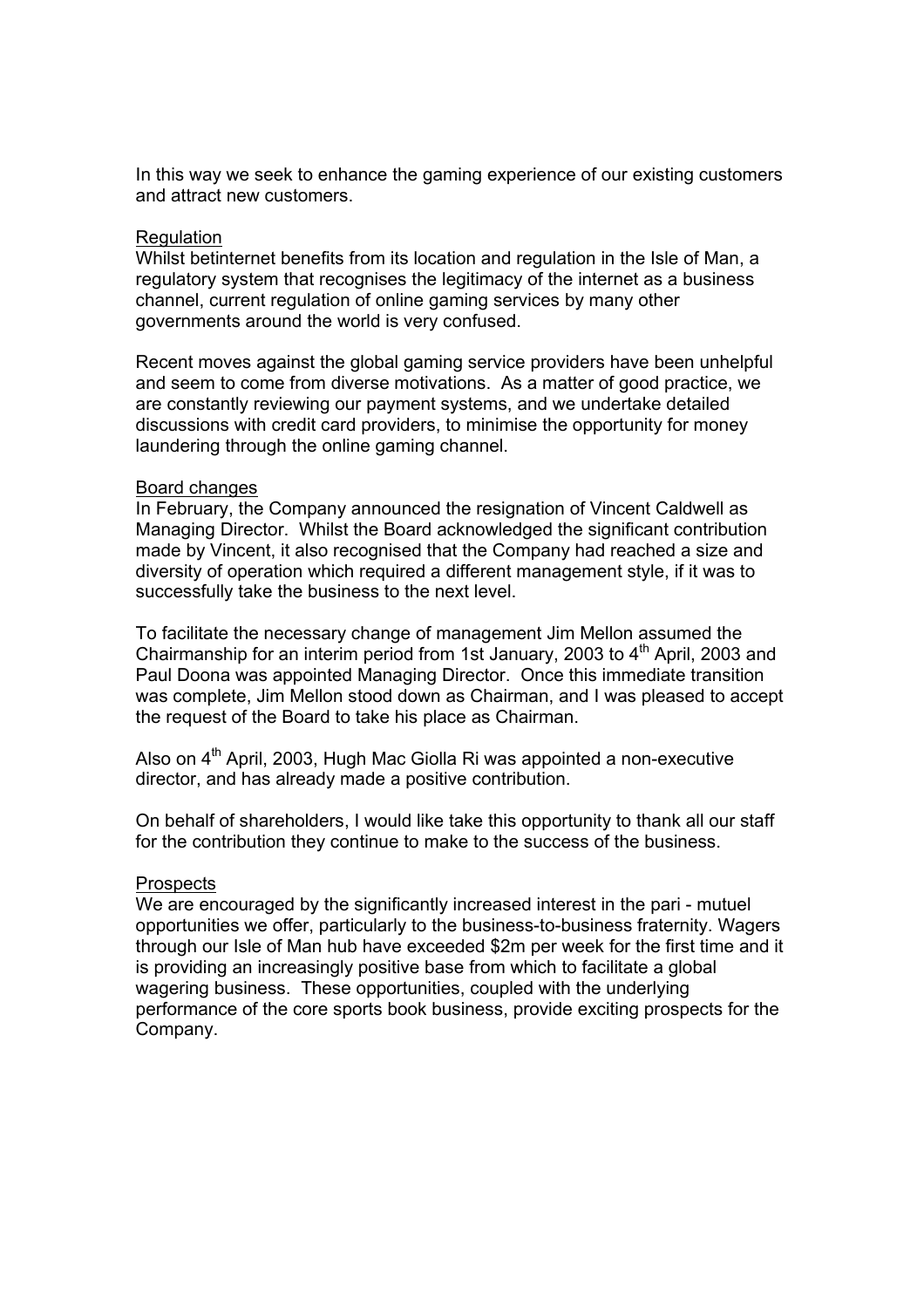## **Operating and Financial Review**

#### Introduction

In last year's report, we indicated why we remained confident of the company's continuing ability to grow and to achieve profitability. I am pleased to now report that in the period ended 1 June 2003, the business achieved its first operational profit.

The Euro Off-Track business model has been improved by reducing the costs and by finding new content providers and the establishment of our first B2B relationships, thereby increasing revenue. In the year ahead we are confident of further improved performance.

In April 2003 we acquired an internet gaming company called Oddsalive. This acquisition has enabled betinternet to extend its reach into the Scandinavian market.

## Review of Operations

We have continued to pursue our strategy of increasing the internet business area whilst reducing the dependence on telephone betting. Excluding turnover from our joint venture, the internet operations represented 88.3% of turnover for the period. The pari-mutuel operations continue to grow and we have high hopes of the tote wagering platform, which is now available on the betinternet site. In addition, our overall gross margins have risen to 7.29% from 5.45%.

## *Internet operations*

Turnover in our internet operations increased to £50.4m (2002: £38.7m), an uplift of 30.2%, year on year. The gross margin of 7.04% compares very favourably with 6.24% in the previous year and is comparable to our leading competitors.

Our customer account base has seen strong growth to stand at 57,037 compared with 23,795 at the start of the period. Of the increase, 19,275 (81%) was due to organic growth, whilst the remaining 13,967 accounts came via the acquisition of Oddsalive.

Although the Far East remains the Company's largest market place, the acquisition of Oddsalive has reduced the customer percentage from the Far East to 47% from 62.3%. This market continues, however, to produce good customer growth with 75% of our organic growth coming from the region. This growth largely followed interest in the World Cup and the Company was able to attract 'follow-on' business at the start of the English soccer season. Overall the cost of acquiring customers has remained static.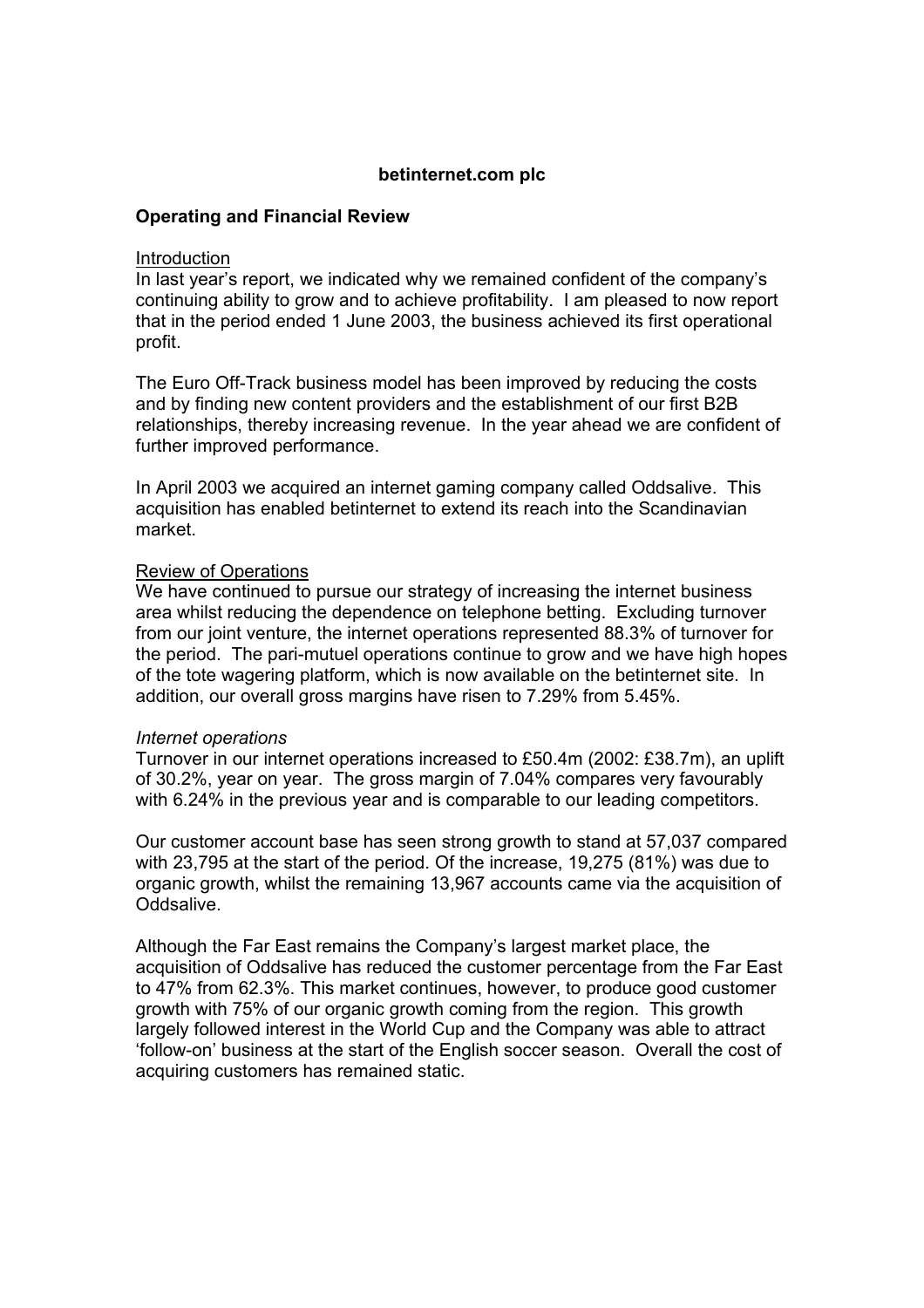One of the main aims of betinternet is to provide leisure gaming opportunities via the internet that attract the attention of 'fun' gamblers. During the year progress has been made in this area, as evidenced by lower bet sizes which in the period under review averaged £21.62, down from £31.26. Accordingly, the overall spend per customer has dropped in the Far East, as the table below shows:

|                 | 2003  | 2002  |
|-----------------|-------|-------|
|                 | £     | £     |
| <b>Far East</b> | 3,950 | 4,500 |
| <b>ROW</b>      | 3,952 | 3.122 |
| UK.             | 1,560 | 1,305 |

The Company continues to believe that regulation is the correct way forward but, has continued its policy of not accepting fixed odds wagers from US customers, thus recognising the current political realities of the USA. Whilst some jurisdictions permit gaming but not advertising, and others permit wagering but not payment by credit card, there is a significant level of market confusion on regulation. We seek to provide solutions to these problems allowing people who wish to wager to do so, whilst also providing secure methods for making deposits and payment. During the period, the government of Hong Kong prohibited the use of credit cards for gaming purposes, largely as an anti-money laundering measure. Within the region this measure has altered the balance of the business, so that Singapore has over taken Hong Kong as our fastest growing region.

I am delighted to report that the Isle of Man Treasury has provided a pragmatic solution to the issue of differential duty, paid by Isle of Man and UK bookmakers. As a result of paying Isle of Man rates of duty at a lower rate than that levied by the UK government, the Company was treated as an overseas bookmaker by the UK authorities, and prohibited from advertising in the UK, the third largest gaming market in the world. Following the passing of an amendment order to the 1970 Betting Act, the Company will pay, from 1 September, 2003, the same rate of tax as UK bookmakers, on UK bets, but will retain its comparative advantage in relation to duty paid on wagers in the Rest of the World. This will open the door to the UK market for your company.

The mix of sport within our internet business still strongly favours football, with over 75% of our turnover coming from this sport. Whilst the English premier league attracts the most business, we have specialist expertise in all the major European leagues. US sports account for 16% of internet business. We have no plans to radically change this balance, but are likely to increase the spread of winter and Scandinavian sports.

Horse racing is something we would consider if our UK business expands and we are confident about our risk management capability. In the meantime our offering on horse racing will be limited to tote wagering on US content.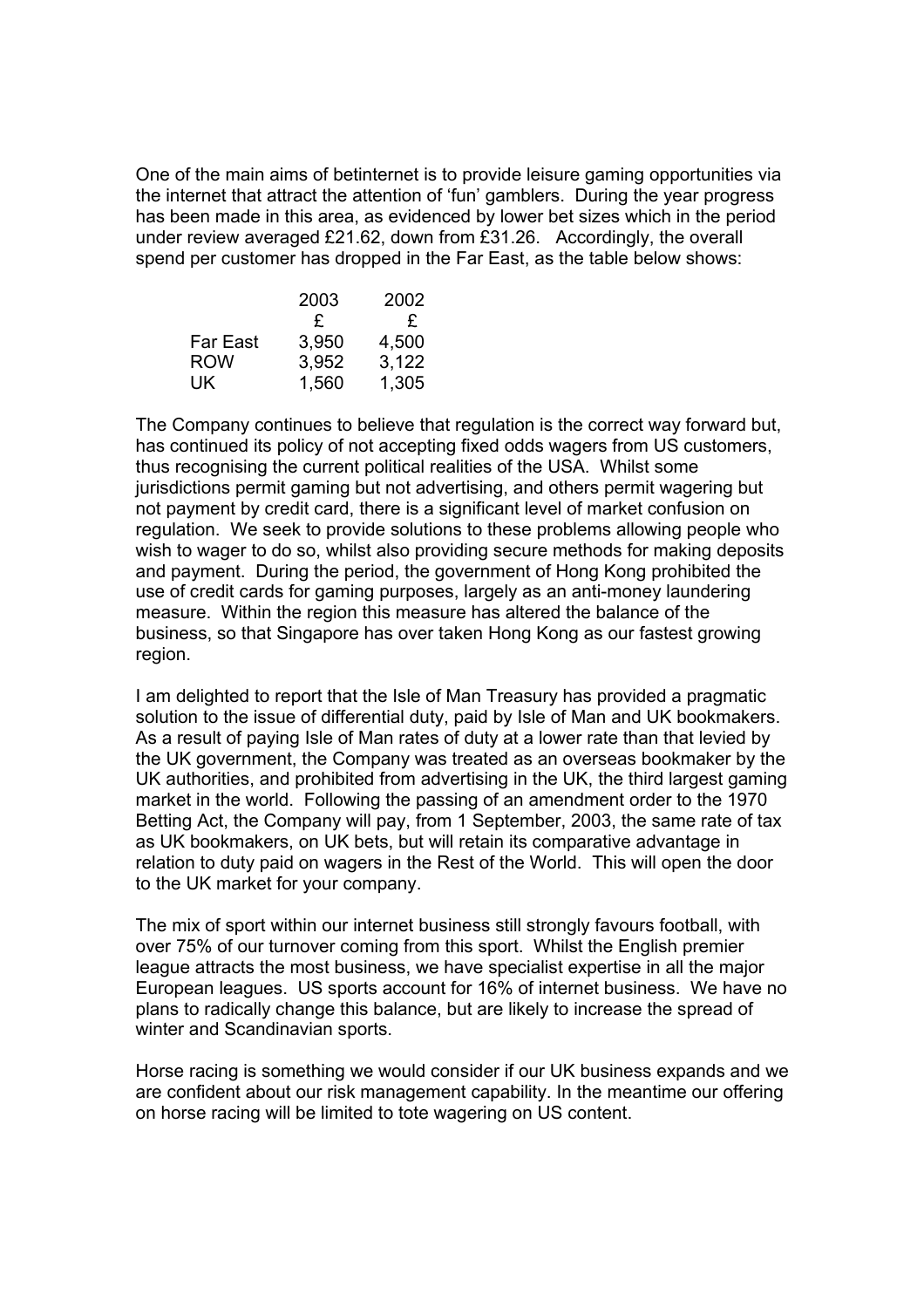The technical section of this report describes the detailed development of a gateway via which B2Cs and B2Bs can access pari-mutuel content, previously only available to customers who separately registered with Euro Off-track. We believe that this will provide yet another attractive customer offering, as well as supplying a healthy risk-free stream of income to betinternet and EOT. It also has obvious attractions as a B2B proposition for bookmakers and others with large customer bases.

## *Telephone operations*

Our concentration on a core number of more serious gamblers appears to be paying off, with a margin after duty of 9.15% (2002: 3.26%) having been achieved. Our strategy of managing a reduction in turnover from £14.0m to £6.7m has produced an increase in gross margin, resulting in a contribution of £612,000 (2002: £455,000). Average revenue has increased marginally to £308.91 per slip (2002: £307.44), almost 15 times the average wager on the Internet, and confirming the more professional nature of the punter.

Due to the small number of telephone customers, we are able to provide a horse racing facility over the telephone, and this sport together with soccer account for the vast proportion of the business.

We currently have no intention of increasing the fixed odds element of our telephone operation. However, we can see the potential for increase in relation to our pari-mutuel operations. We are currently offering a voice service to 'highrolling' customers of Euro Off-Track and this has been the engine behind the recent increase of turnover through the joint venture. We are considering the potential of offering a similar service to customers who access the pari-mutuel content now available to betinternet customers.

## Euro Off-Track (EOT)

Despite a reduction in our share of loss to £239,000 (2002: £306,000), the following action has been initiated which we are confident will deliver profitability in the short-term:

We have:

- a) re-negotiated the joint-venture financing arrangements, at no cost, so that expenditure is now borne equally by the partners;
- b) significantly reduced the largest element of the cost base the cost of broadcasting satellite pictures from the two Irish tracks, for which we provide an inter-track service. In addition, in April 2003 we suspended the experiment of transmitting those pictures into the United States until such time as we become convinced that there is viable business to be won;
- c) significantly increased activity through the call centre and over the Internet, in recent weeks, as our first B2B partners begin to drive turnover towards EOT and as familiarity with pari-mutuel wagering increases.

The benefits of (b) and (c) above, which have already had a marked effect on financial performance, will be felt in the current financial year.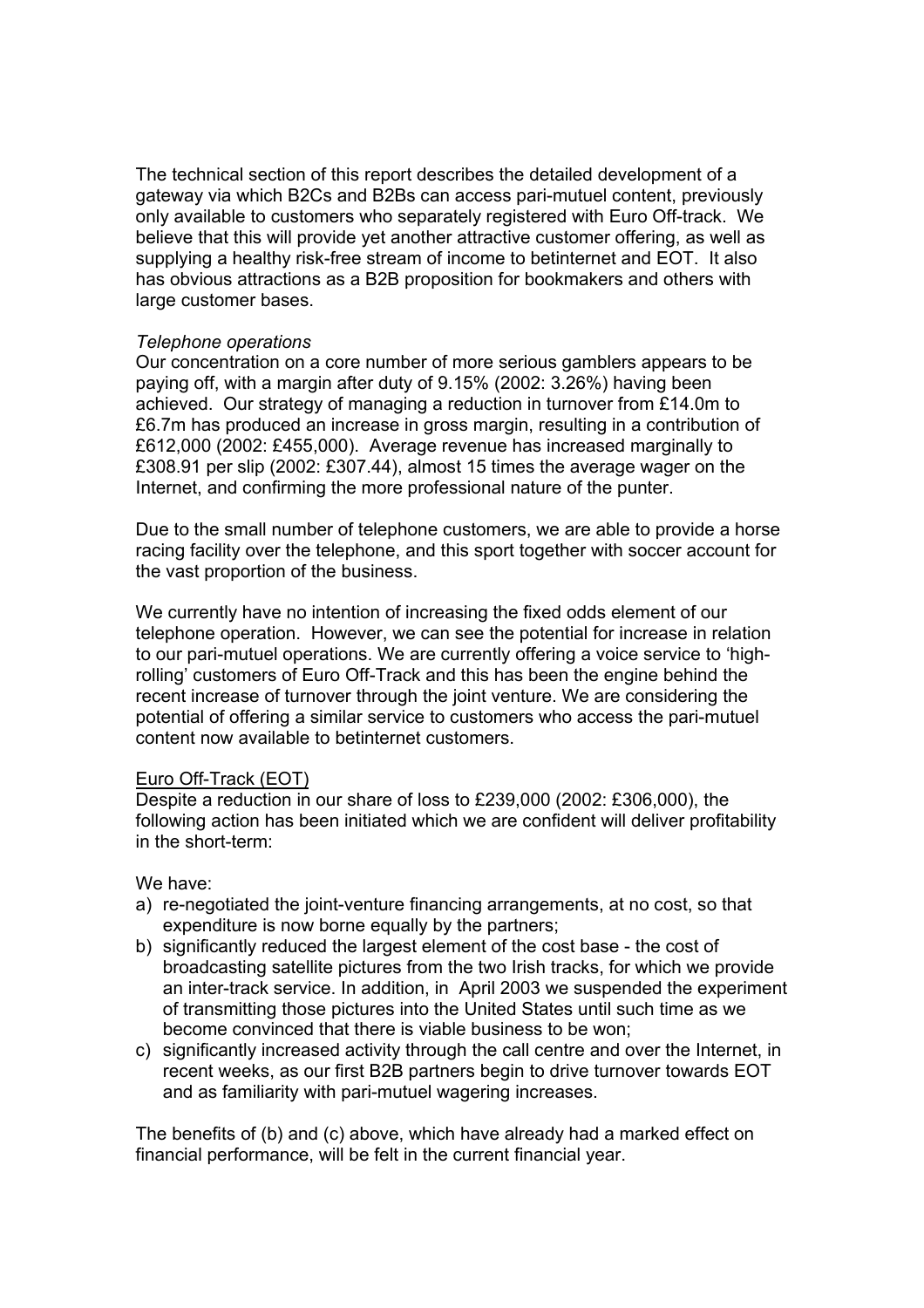As a result of the development of the park - mutuel gateway mentioned above, there will be a direct impact on EOT, as a facilitator of global wagering. EOT will receive commission payments for providing the ability to commingle wagers and provide access directly into host track pools, through its Amtote hub.

Euro Off-Track is moving towards becoming a tote service provider and provider of technological solutions. It will increasingly look to others (including betinternet) to provide customers and it will primarily provide its services in return for a percentage of the 'handle'.

#### Regulatory environment

We believe shareholders, staff and government all benefit from the security of a well regulated gaming environment and we therefore welcome it.

The Isle of Man Government has embraced technological advancement and has a well developed strategy to promote e-commerce. Recognising that new rules must be adopted to deal with the Internet, the Government has adopted firm but fair rules to govern us and the online gaming market and we have been able to participate and respond to these developments, whilst also recognising the size of our contribution to the Isle of Man Treasury.

We believe that this is a far more healthy approach than, for example, the USA, which is by far the largest market in the world, but which is serviced by unregulated off-shore operations who pay no tax.

We also positively embrace regulations designed to prevent anti-money laundering. One of our non-executive directors, Harley Corkill, maintains special interest in this area, and the role of Anti-Money Laundering Officer for the company, has been retained at Board level as one of my responsibilities. We also provide a programme of continuous anti-money laundering training for our staff.

In the Company's opinion, jurisdictions which believe that outlawing the use of credit cards for leisure gaming purposes as a means of preventing money laundering, are misguided. This approach only helps to promote alternative payment methods, some of which are patently less safe.

We will continue to seek and promote secure alternative payment methods whilst following the Isle of Man anti-money laundering regulations.

There have been a few high profile departures from the Isle of Man on-line gaming sector in recent months. We are very happy to remain within this jurisdiction and have recently reviewed the possibility of applying for a gaming licence. However, we have concluded that the business model for e-gaming is currently insufficiently attractive for it to be a worthwhile investment. This area will be kept under review.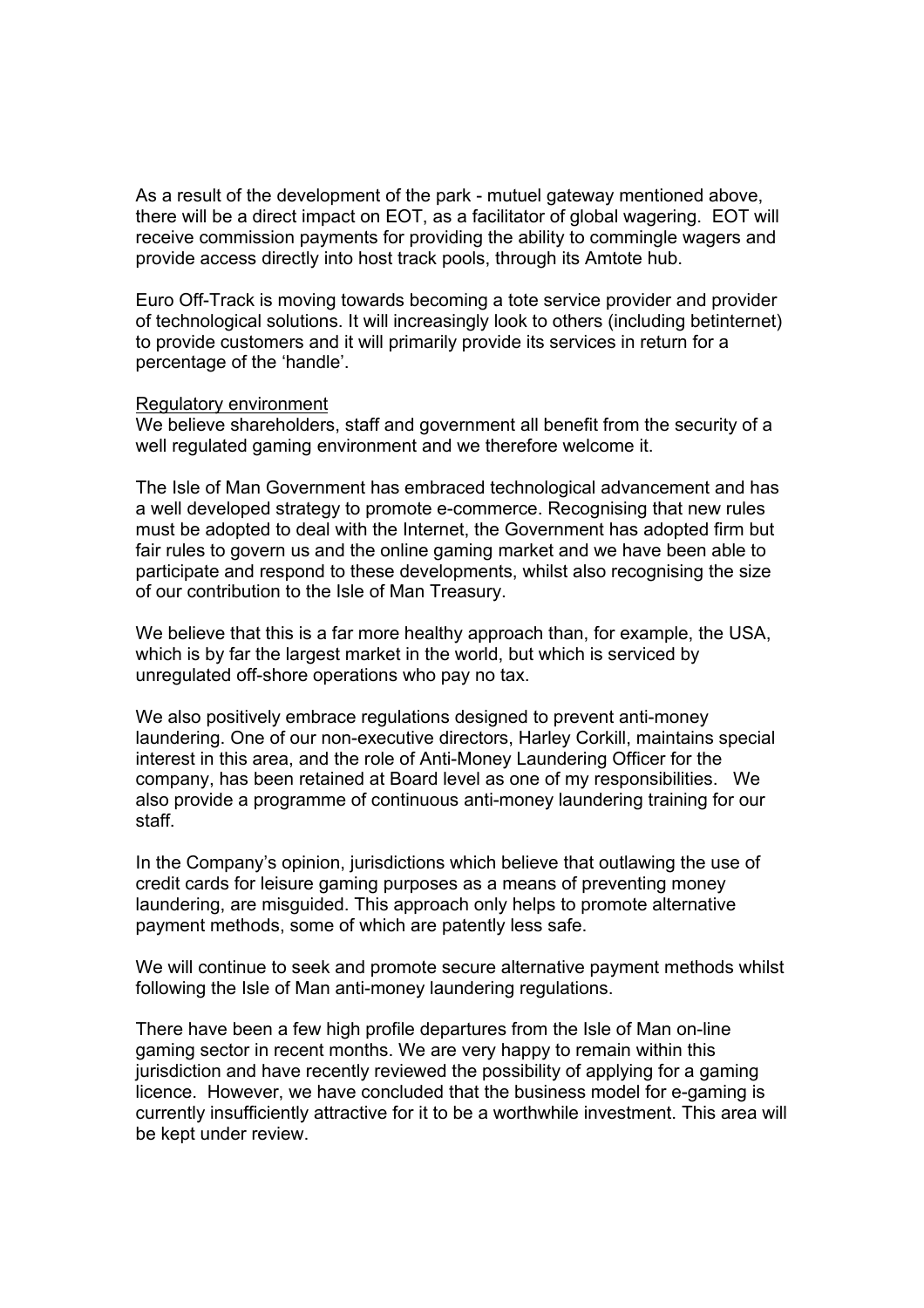#### **Technology**

Last year we reported a milestone where we exceeded 10,000 bets in a single day during the World Cup. Our daily peak has now exceeded 17,000 bets from 35,000 unique sessions and 2.3 million hits, without any strain on our systems, which again exceeded 99.9% availability to clients.

During the year we have further invested in resilience, redundancy and security for our technology platform, including the concurrent writing of all bets to a remote location. We have also developed a gateway platform that has enabled betinternet to offer co-mingled tote wagering. This will enable third party betting companies to participate with us in co-mingled tote wagering.

Euro Off-track's portfolio now covers 75 tracks each weekend and almost 100 tracks in total. We have also established a call centre handling international tote wagering via the telephone.

At the end of the year under review we successfully integrated the Oddsalive business previously located in Malta into the betinternet platform in the Isle of Man.

#### Finance Review

#### *Overview*

The group recorded a maiden, operating profit of £100,433. This was on the back of an increase of 9.6% in turnover to £58.1m (2002 : £53.0m). As commented upon elsewhere, this does, however, mask an increase of more than 30% in Internet turnover.

Gross profit increased considerably to £4.16m from £2.87m in 2002, not only because of the turnover increase, but also due to an improved margin percentage, which after duty paid was 7.29%, compared with 5.45% in the previous period.

Despite the increased activity, we were able to reduce our administration costs to £4.06m, a reduction of 11.0% from the previous year. This was largely due to a reduction in staff costs as we scaled back our telephone operations. As a percentage of turnover, administration costs were 7.1% compared with 8.7% in the previous period. The main costs were marketing - £0.6m, wages and salaries - £1.5m, information technology (including depreciation of hardware and software) - £0.8m, and bank charges - £0.5m.

We did not achieve an overall group profit as we absorbed a further share of loss, albeit reduced, from Euro Off-track. However, as mentioned elsewhere, we are encouraged that this venture is showing signs of improved financial performance, and has started the current period positively.

#### *Loss per share*

The basic and diluted loss per share was  $0.12$  p  $-$  2002, loss of 2.33p.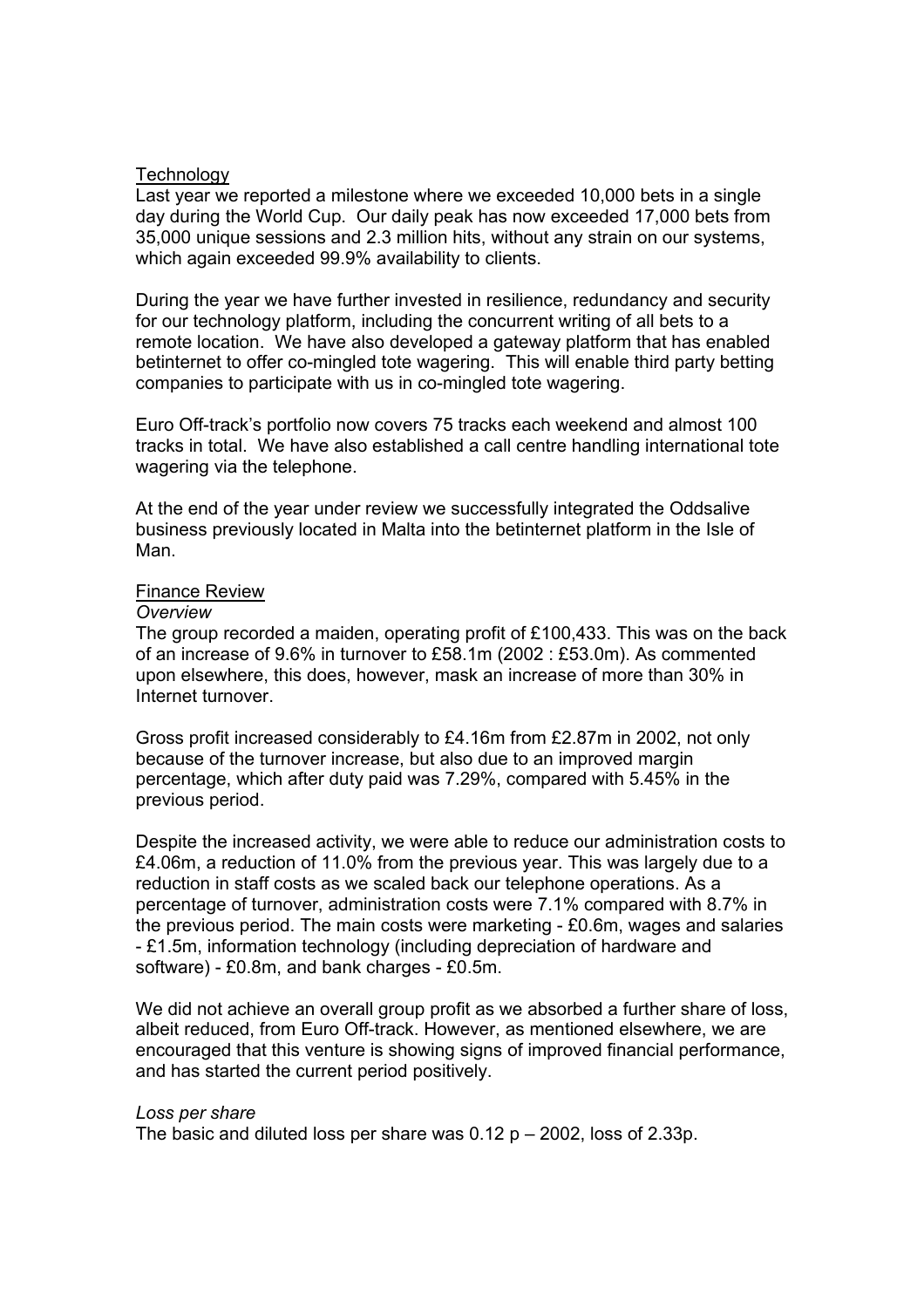#### *Cash Flow*

In the period to 1 June 2003 the group absorbed an operating cash outflow of £995k. Of this amount £654k represented funding for Euro Off-track and, in addition, we provided £355k of working capital to the Oddsalive operation. EOT funding totalled £1.2m at the period end, and will be recovered as a first call on EOT's profits.

As far as non-operating activities were concerned, the group received £1.6m under the terms of a subscription agreement entered into in December 2001; repaid a loan of £350k and incurred capital expenditure of £378k.

Cash balances, net of overdrafts, were therefore £1.77m at the period end, which compares with £1.83m at the previous year end.

#### *Balance Sheet*

The Group Balance sheet was strengthened by the equity injection referred to above. Net worth increased to £2.3m from £0.9m at the previous year end.

As in previous years we have continued to invest in our technological infrastructure, and capital expenditure during the period amounted to £378k.

It has been decided to re-classify capitalised software costs, previously shown on the Balance Sheet as Intangible Assets, as Tangible Fixed Assets to correctly reflect their nature. This has no impact on the group's net assets or results for the period.

#### *Treasury Management*

The group's finance department manages its liquidity and foreign exchange risk. The department is risk averse and does not enter into any speculative trades. The main control mechanism is to seek to match individual currency assets and liabilities. There are no debt instruments other than conventional trade creditors.

Because of the global nature of the business, profits, net assets and cash flows are all subject to exchange rate risk. The control mechanism mentioned above is designed to mitigate this risk.

#### *Going Concern*

The board has considered the further net loss incurred during the period and the impact that further losses could have on its cash resources. However, budgets for the 12 months ahead, which the board believes to be prudently based, predict cash surpluses considerably greater than the group's on-going financial commitments. These budgets take no account of the recovery of £1.2m EOT funding referred to above. Accordingly, the board considers it appropriate to continue to apply the going concern principle.

#### *Acquisition*

On 28 April 2003, the Company acquired the entire share capital of Oddsalive Limited for a consideration of \$1. The Company also agreed to satisfy the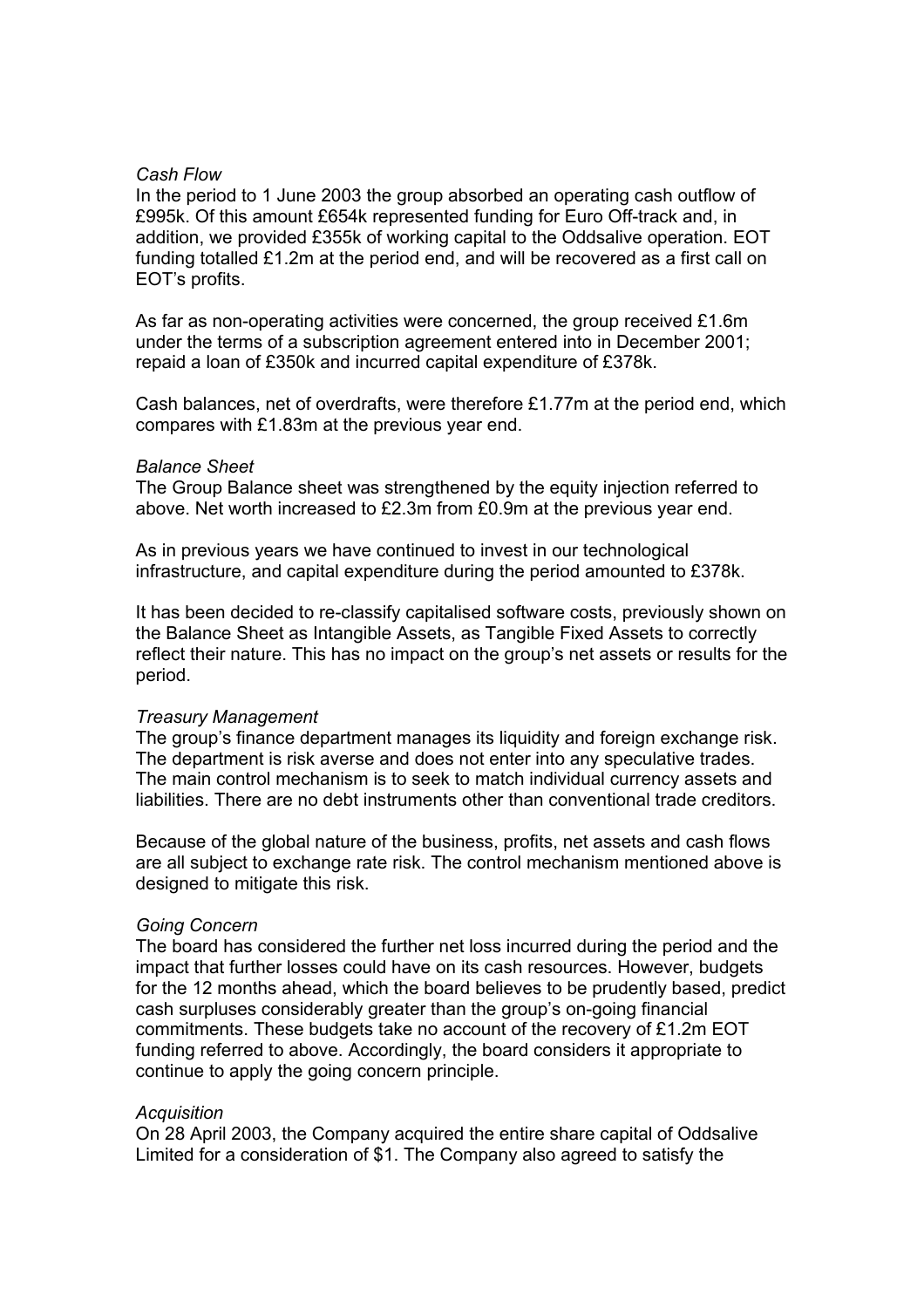obligations of Oddsalive to its customers and trade creditors, but certain arrangements with the vendors will ensure that the total consideration will not exceed \$700,000 (£437,500).

An earn-out arrangement has been entered into with certain of the vendors, but this has been capped at \$1m, measured by way of performance in the two years following acquisition and is further subject to the repayment of working capital injected by the company. Accordingly, the board believes it is too early to determine what the earn-out liability might be, and goodwill has therefore been stated at £437,500, the 'capped' liabilities of the company.

In line with FRS10, impairment reviews will be carried out at each balance sheet date. It is anticipated that goodwill will be amortised over 2 years. The board considered that as the acquisition took place near to the period end, there was no impairment at the balance sheet date. It was also considered that the trading results and cash flow since acquisition were not material and have, therefore, not been separately disclosed.

#### *Accounting Standards*

In the absence of accounting standards in the Isle of Man, the company applies Accounting Standards published by the United Kingdom's Accounting Standards Board.

There were no Financial Reporting Standards which applied to the Group's financial statements for the first time this period.

## The Future

betinternet's continued aim is to become a respected, integrated, e-gaming company. We seek to build on our strength as a provider of technological solutions to organisations wishing to participate in global wagering.

We intend to broaden our reach and are looking forward to entering the UK market place. In addition, we are considering other European and American territories, and will continue to make further acquisitions where appropriate opportunities arise.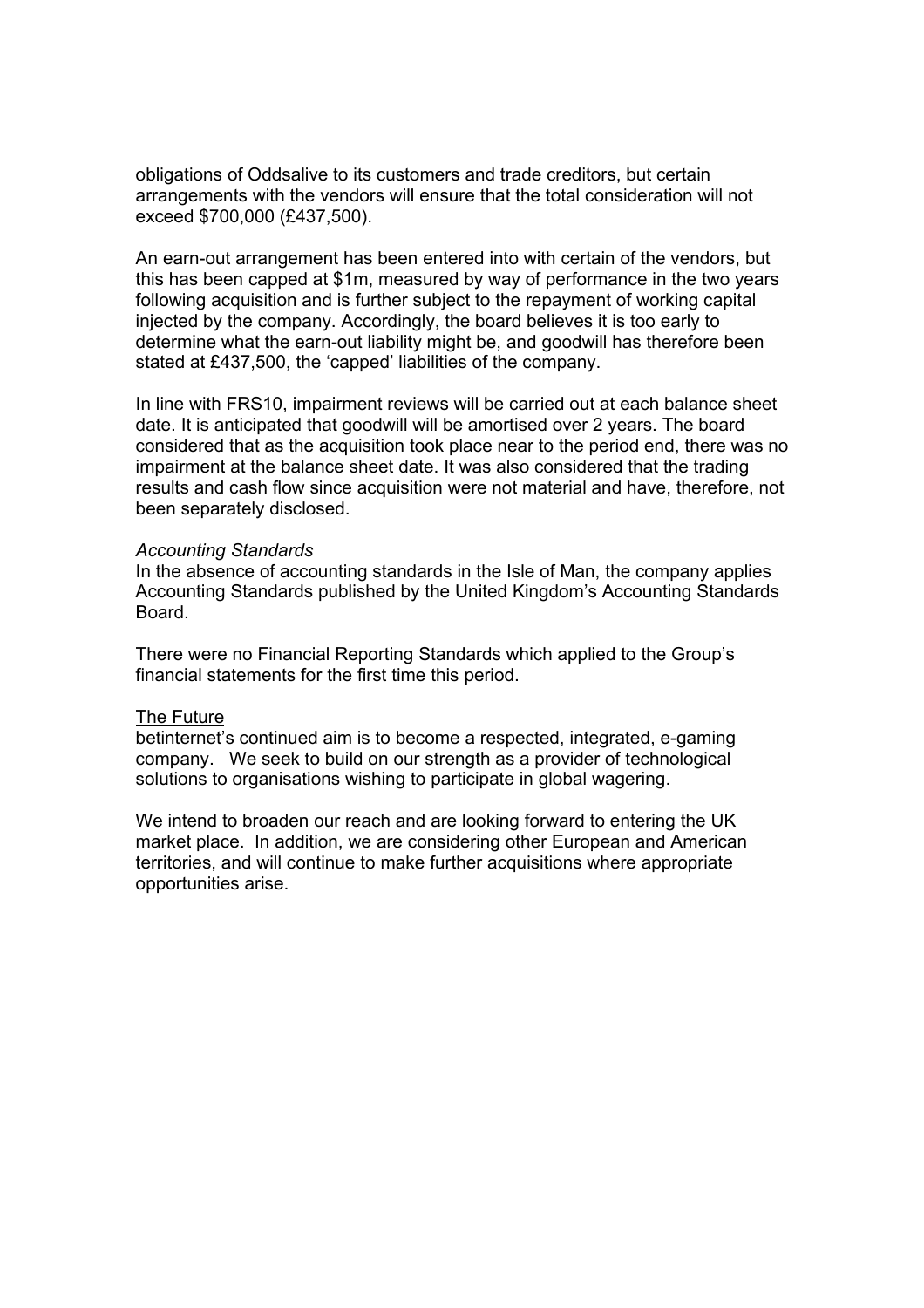## **CONSOLIDATED PROFIT & LOSS ACCOUNT PERIOD ENDED 1 JUNE 2003**

|                                                           |              | 2003         | 2002           |
|-----------------------------------------------------------|--------------|--------------|----------------|
|                                                           | <b>Notes</b> | £            | £              |
| Turnover including share of joint venture                 |              |              |                |
| Betting stakes received                                   | 1            |              |                |
| Internet                                                  |              | 50,374,502   | 38,672,608     |
| Telephone                                                 |              | 6,687,992    | 13,953,019     |
| <b>Joint Venture</b>                                      |              | 1,016,187    | 384,776        |
|                                                           |              |              |                |
|                                                           |              | 58,078,681   | 53,010,403     |
| Less share of joint venture turnover                      |              | (1,016,187)  | (384, 776)     |
|                                                           |              |              |                |
| <b>Total group turnover</b>                               |              | 57,062,494   | 52,625,627     |
|                                                           |              |              |                |
| <b>Cost of sales</b>                                      |              |              |                |
| Winnings paid and bets laid off                           | 1            | (52,825,992) | (49, 626, 900) |
|                                                           |              |              |                |
| Betting duty paid                                         | 1            | (76, 463)    | (130, 841)     |
|                                                           |              |              |                |
| <b>Gross Profit</b>                                       |              | 4,160,039    | 2,867,886      |
|                                                           |              |              |                |
| Administration expenses                                   |              | (4,059,596)  | (4,560,419)    |
|                                                           |              |              |                |
| Group operating profit/(loss)                             |              | 100,443      | (1,692,533)    |
|                                                           |              |              |                |
| Share of operating loss in joint venture                  |              | (238, 981)   | (306, 178)     |
|                                                           |              |              |                |
| Total operating loss including share of joint venture     |              | (138, 538)   | (1,998,711)    |
|                                                           |              |              |                |
| Interest                                                  |              | 7,983        | 14,600         |
|                                                           |              |              |                |
| Loss on ordinary activities before and after taxation and |              |              |                |
| retained loss for the period                              |              | (130, 555)   | (1,984,111)    |
|                                                           |              |              |                |
| Basic and diluted loss per share                          | 2            | (0.12)       | (2.33)         |
|                                                           |              |              |                |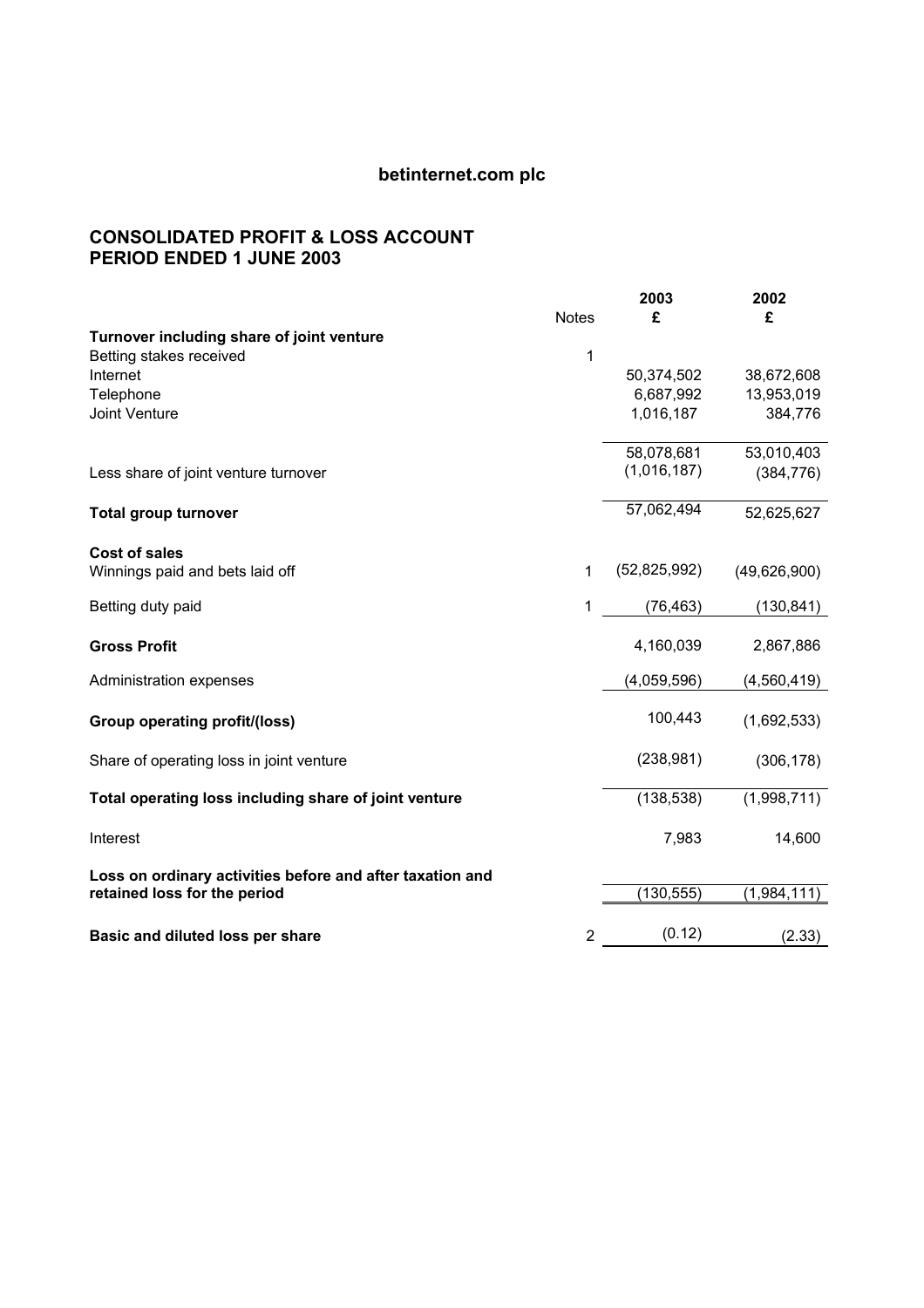## **CONSOLIDATED BALANCE SHEETS 1 JUNE 2003**

|                                              |            | 1 June<br>2003 |            | 31 May<br>2002 |
|----------------------------------------------|------------|----------------|------------|----------------|
| <b>Fixed Assets</b>                          |            |                |            |                |
| Intangible Assets                            |            | 437,500        |            | 498,088        |
| <b>Tangible Assets</b>                       |            | 840,833        |            | 480,237        |
|                                              |            | 1,278,333      |            | 978,325        |
| <b>Current Assets</b>                        |            |                |            |                |
| <b>Debtors</b>                               |            | 1,611,285      |            | 822,607        |
| Cash at bank and in hand                     |            | 1,851,900      |            | 1,850,421      |
|                                              |            | 3,463,185      |            | 2,673,028      |
| <b>Creditors</b>                             |            |                |            |                |
| amounts falling due within one year          |            | (1,876,682)    |            | (2,463,218)    |
| <b>Net Current Assets</b>                    |            | 1,586,503      |            | 209,810        |
| <b>Provision for Liabilities and Charges</b> |            |                |            |                |
| Investment in joint venture                  |            |                |            |                |
| - share of gross assets                      | 193,577    |                | 86,009     |                |
| - share of gross liabilities                 | (737, 736) |                | (391, 187) |                |
| - share of net liabilities                   |            | (544, 159)     |            | (305, 178)     |
| <b>Net Assets</b>                            |            | 2,320,677      |            | 882,957        |
|                                              |            |                |            |                |
| <b>Capital and Reserves</b>                  |            |                |            |                |
| Called up share capital                      |            | 1,166,870      |            | 1,006,870      |
| <b>Share Premium</b>                         |            | 6,927,995      |            | 5,519,720      |
| Profit and loss account                      |            | (5,774,188)    |            | (5,643,633)    |
| <b>Equity Shareholders' Funds</b>            |            | 2,320,677      |            | 882,957        |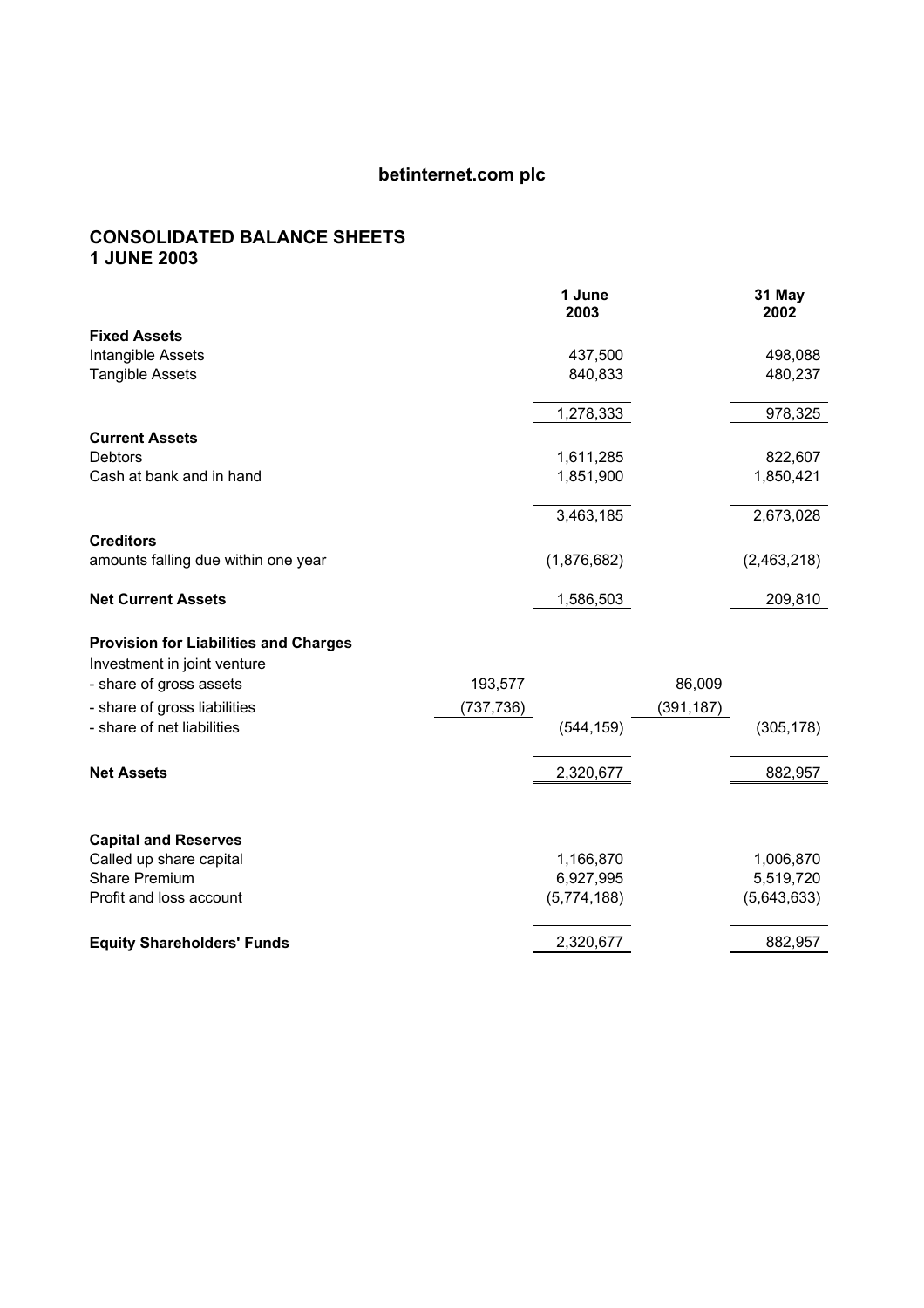| <b>CONSOLIDATED CASH FLOW STATEMENTS</b><br>PERIOD ENDED 1 JUNE 2003 |              | 2003          | 2002        |
|----------------------------------------------------------------------|--------------|---------------|-------------|
|                                                                      | <b>Notes</b> | £             | £           |
| Net cash outflow from operating activities                           | 5            | (994, 803)    | (811, 282)  |
| Returns on investments and servicing of finance                      | 6            | 7,983         | 14,600      |
| Capital expenditure and financial investment                         | 6            | (377, 508)    | (770, 927)  |
| Acquisition of subsidiary                                            | 6            | 77,467        |             |
| Cash outflow before use of liquid resources and financing            |              | (1, 286, 861) | (1,567,609) |
| Financing                                                            | 6            | 1,218,275     | 2,475,515   |
| (Decrease)/increase in cash in the year                              |              | (68, 586)     | 907,906     |
| Reconciliation of net cash flow to movement in net funds             |              |               |             |
| Opening net funds                                                    |              | 1,483,825     | 925,919     |
| (Decrease)/ increase in cash in year                                 |              | (68, 586)     | 907,906     |
| Cash outflow/ (inflow) from movement in borrowings                   |              | 350,000       | (350,000)   |
| Closing net funds                                                    |              | 1,765,239     | 1,483,825   |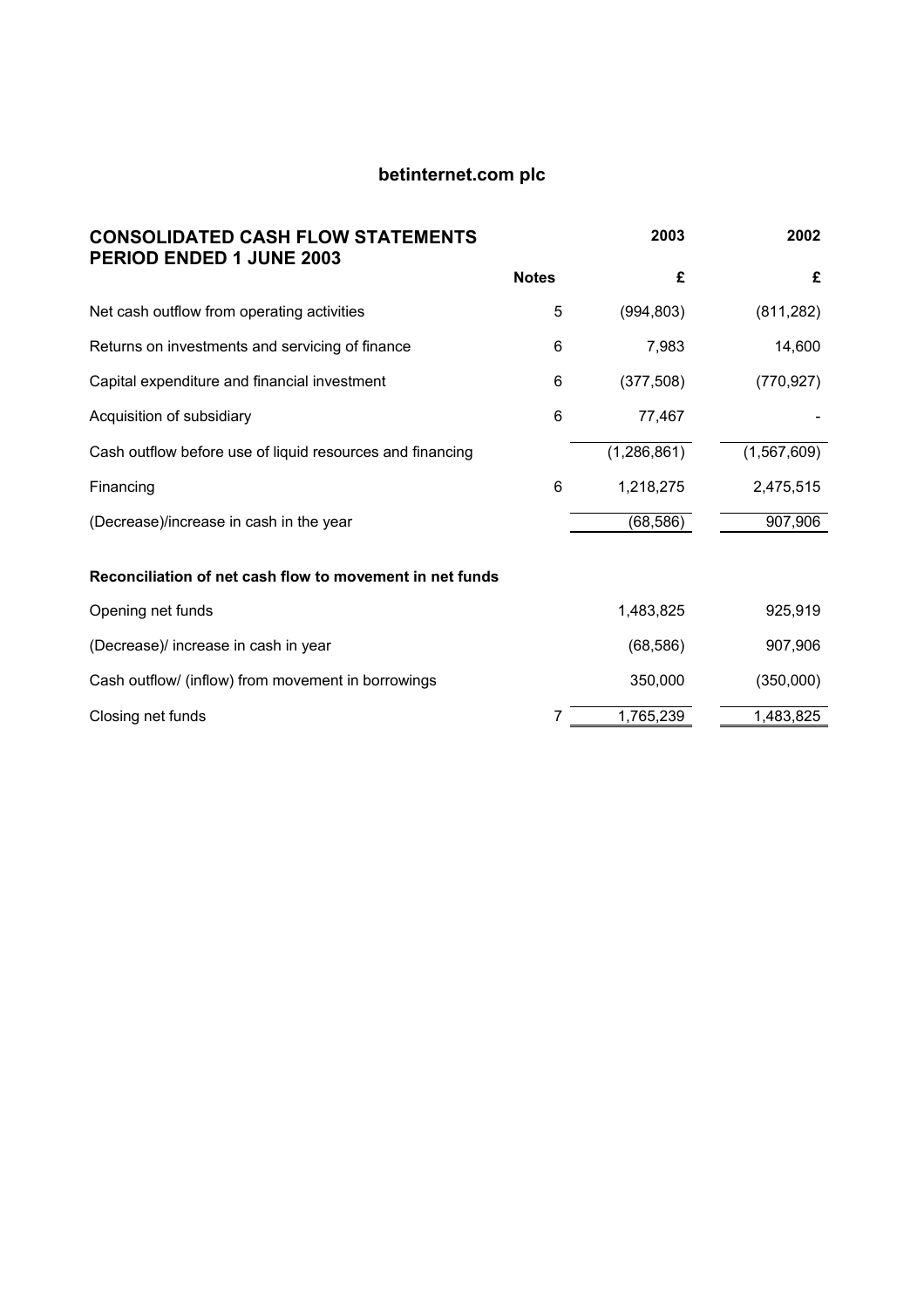## **NOTES TO THE ACCOUNTS**

#### **1. SEGMENTAL ANALYSIS**

|                                 | <b>Telephone</b> | Internet       | Total          |
|---------------------------------|------------------|----------------|----------------|
| Period ended 1 June 2003        |                  |                | £              |
|                                 |                  |                |                |
| Betting stakes received         | 6,687,992        | 50.374.502     | 57,062,494     |
| Winnings paid and bets laid off | (6,073,116)      | (46, 752, 876) | (52, 825, 992) |
| Betting duty paid               | (2,756)          | (73, 707)      | (76, 463)      |
| Gross profit                    | 612.120          | 3,547,919      | 4,160,039      |
| Margin                          | 9.15%            | 7.04%          | 7.29%          |

|                                 | <b>Telephone</b> | Internet       | <b>Total</b> |
|---------------------------------|------------------|----------------|--------------|
| Year ended 31 May 2002          | £                | £              | £            |
|                                 |                  |                |              |
| Betting stakes received         | 13,953,019       | 38.672.608     | 52,625,627   |
| Winnings paid and bets laid off | (13, 462, 982)   | (36, 163, 918) | (49,626,900) |
| Betting duty paid               | (34,691)         | (96,150)       | (130,841)    |
| Gross profit                    | 455.346          | 2.412.540      | 2,867,886    |
| Margin                          | 3.26%            | 6.24%          | 5.45%        |

#### **2. LOSS PER SHARE**

The basic loss per share is calculated by dividing the losses attributable to ordinary shareholders by the weighted average number of ordinary shares during the year.

Calculation of loss per share is based on losses of £130,555 (2002 : £1,984,111) and the weighted average number of ordinary shares being the equivalent of 112,293,584 (2002 : 85,030,112) ordinary 1p shares.

The diluted loss per share is the same as the basic loss per share as the adjustment to assume conversion of dilutive ordinary shares would decrease the loss per share.

#### **3. TAX CHARGE**

There is no tax charge for the year. There are tax losses available to carry forward and set off against future profits of the same trade, subject to agreement with the Isle of Man Assessor of Taxes.

#### **4. DIVIDEND**

The directors propose no dividend be paid for the year.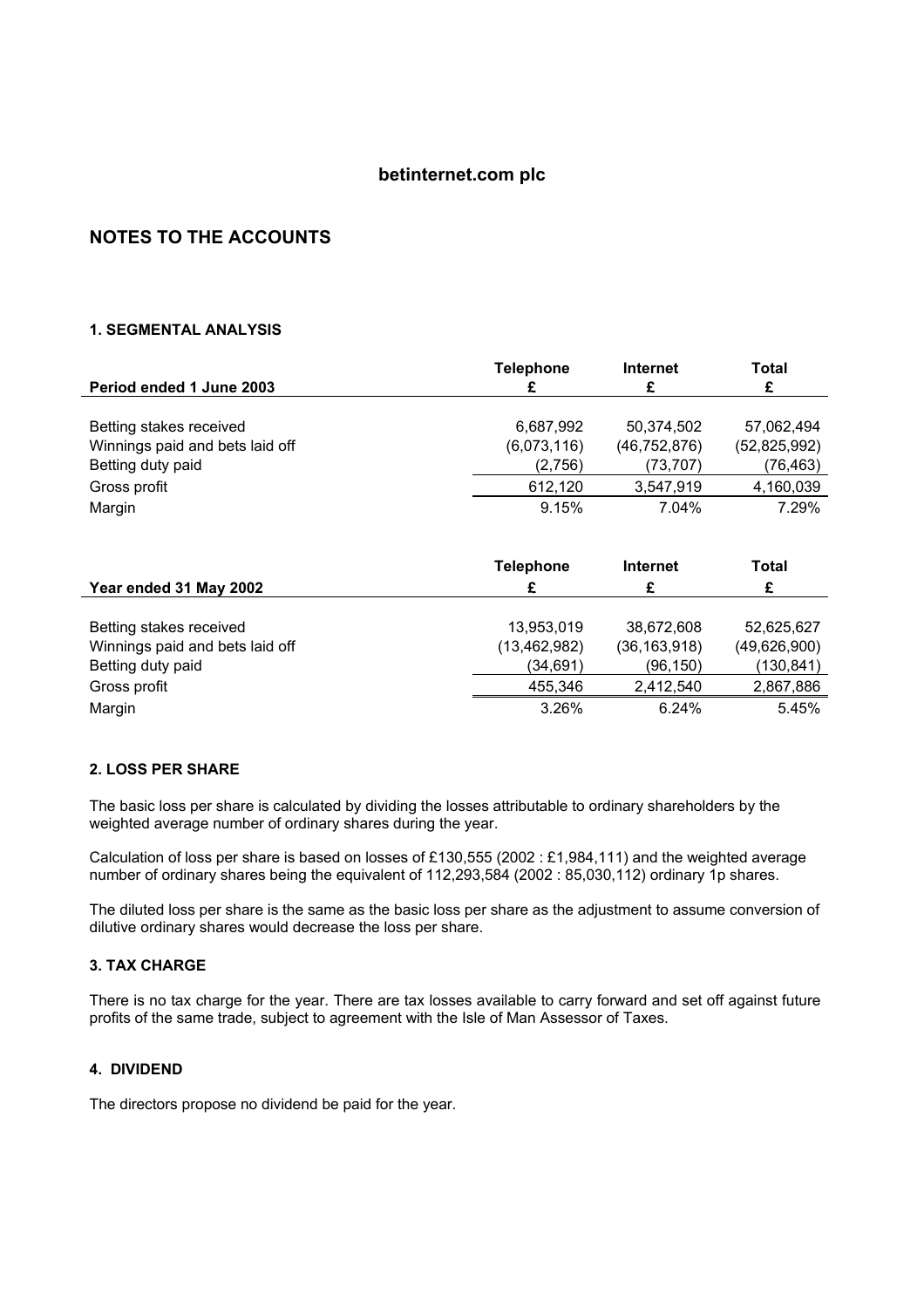## **NOTES TO THE ACCOUNTS CONTINUED**

#### **5. RECONCILIATION OF OPERATING PROFIT/(LOSS) TO NET CASH OUTFLOW FROM OPERATING ACTIVITIES**

|                                            | 2003<br>£  | 2002<br>£   |
|--------------------------------------------|------------|-------------|
| Operating profit/(loss)                    | 100.443    | (1,692,533) |
| Depreciation and amortisation charges      | 544.319    | 397,033     |
| (Increase)/decrease in debtors             | (787, 412) | 11,273      |
| (Decrease)/increase in creditors           | (852, 153) | 520,268     |
| Write back of associate                    |            | (47, 323)   |
| Net cash outflow from operating activities | (994,803)  | (811.282)   |

## **6. ANALYSIS OF CASH FLOWS FOR HEADINGS NETTED IN THE CASH FLOW STATEMENT**

| Returns on investments and servicing of finance     | 2003<br>£  | 2002<br>£         |
|-----------------------------------------------------|------------|-------------------|
| Interest received<br>Interest paid                  | 7,983      | 17,477<br>(2,877) |
|                                                     | 7,983      | 14,600            |
| <b>Capital expenditure and financial investment</b> |            |                   |
| Payments to acquire tangible fixed assets           | (382, 861) | (770, 927)        |
| Receipts from sale of tangible fixed assets         | 5,353      |                   |
| Net capital expenditure                             | (377, 508) | (770, 927)        |
| <b>Acquisition of subsidiary</b>                    |            |                   |
| Cash consideration                                  | (1)        |                   |
| Net cash acquired with subsidiary                   | 77,468     |                   |
|                                                     | 77,467     |                   |